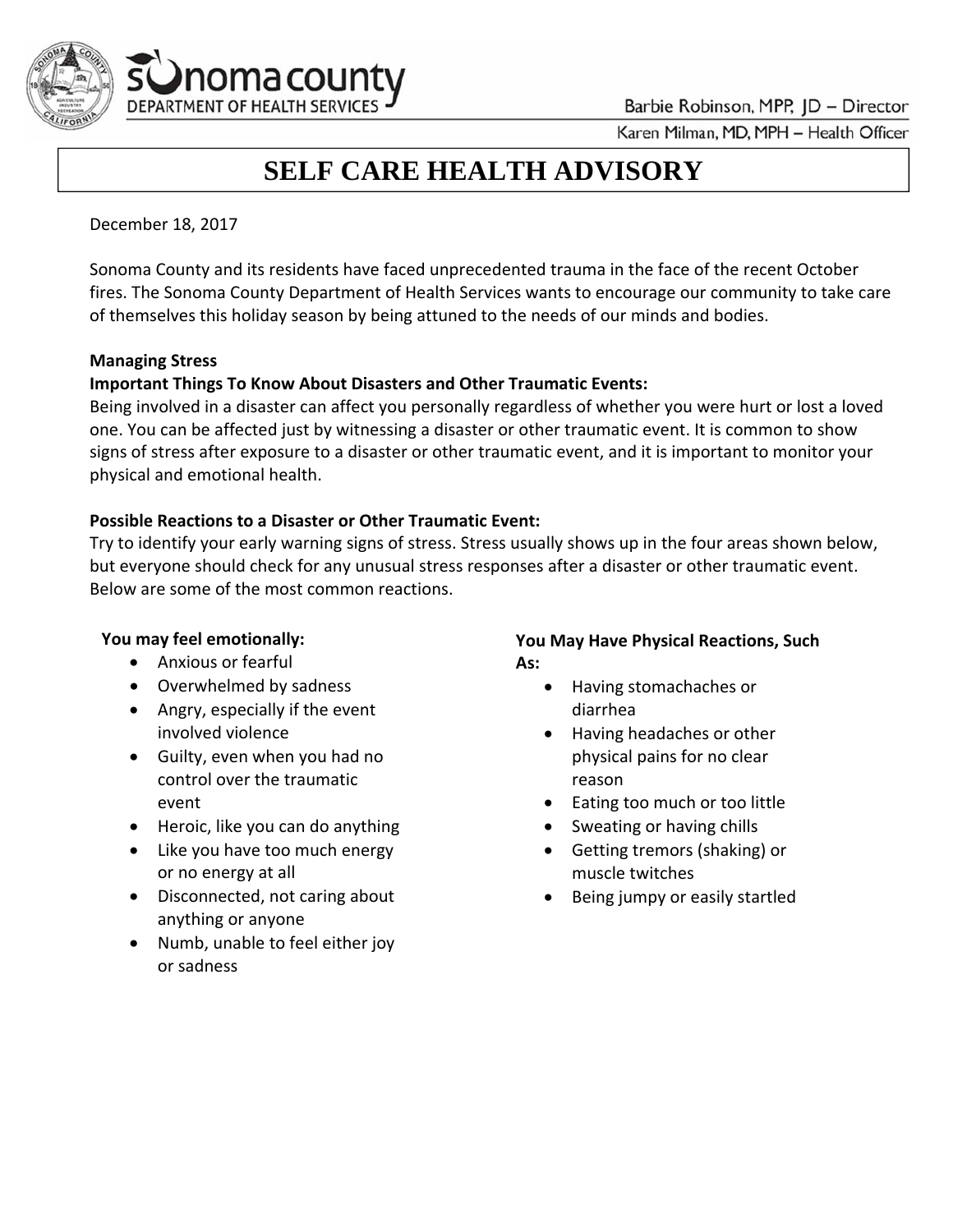# **You May Have Behavioral Reactions Such As:**

- Having trouble falling asleep, staying asleep, sleeping too much, or trouble relaxing
- Noticing an increase or decrease in your energy and activity levels
- Feeling sad or crying frequently
- Using alcohol, tobacco, illegal drugs or even prescription medication in an attempt to reduce distressing feelings or to forget
- Having outbursts of anger, feeling really irritated and blaming other people for everything
- Having difficulty accepting help or helping others
- Wanting to be alone most of the time and isolating yourself

 *Adapted from SAMHSA's Tips for Survivors of A Disaster or Other Traumatic Event*

# **When Your Stress Is Getting the Best of You**

 Know that distressing feelings about a disaster or traumatic event usually fade over time (2–4 weeks after the event) as you get back to routines—and especially if you have engaged in some ways to help yourself. Try to use some of these tips several times a week.

### **You May Experience Problems in Your Thinking:**

- Having trouble remembering things
- Having trouble thinking clearly and concentrating
- **•** Feeling confused
- Worrying a lot
- Having difficulty making decisions
- Having difficulty talking about what happened or listening to others

# **Practical Tips for Relieving Stress**

- Talk with others
- Body movement
- Take deep breaths
- Listen to music
- Pay attention to your physical self
- Use known coping skills

 The University of Buffalo's School of Social  Work has created a **"Self‐Care Starter Kit"** featuring self‐assessments, planning guides, exercises and activities that will help you begin your journey towards self‐care.

https://socialwork.buffalo.edu/resources/self ‐care‐starter‐kit.html

 People can experience a wide range of emotions during and after a disaster or traumatic event. There's no right or wrong way to feel. However, it's important to find healthy ways to cope when these events happen. SAMHSA has assembled a number of coping tips for people who have experienced traumatic events and disasters.

# www.samhsa.gov/find‐help/disaster‐distress‐helpline/coping‐tips

 The **Disaster Distress Helpline** from the **Substance Abuse and Mental Health Services Administration (SAMHSA)** is a 24/7, 365‐day‐a‐year, national hotline dedicated to providing immediate crisis counseling for people who are experiencing emotional distress related to any natural or human‐caused disaster. This toll‐free, multilingual, and

 confidential crisis support service is available to all residents in the United States and its territories. Stress, anxiety, and other depression‐like symptoms are common reactions after a disaster. Call **1‐800‐985‐5990**  or text **TalkWithUs to 66746** to connect with a trained crisis counselor.